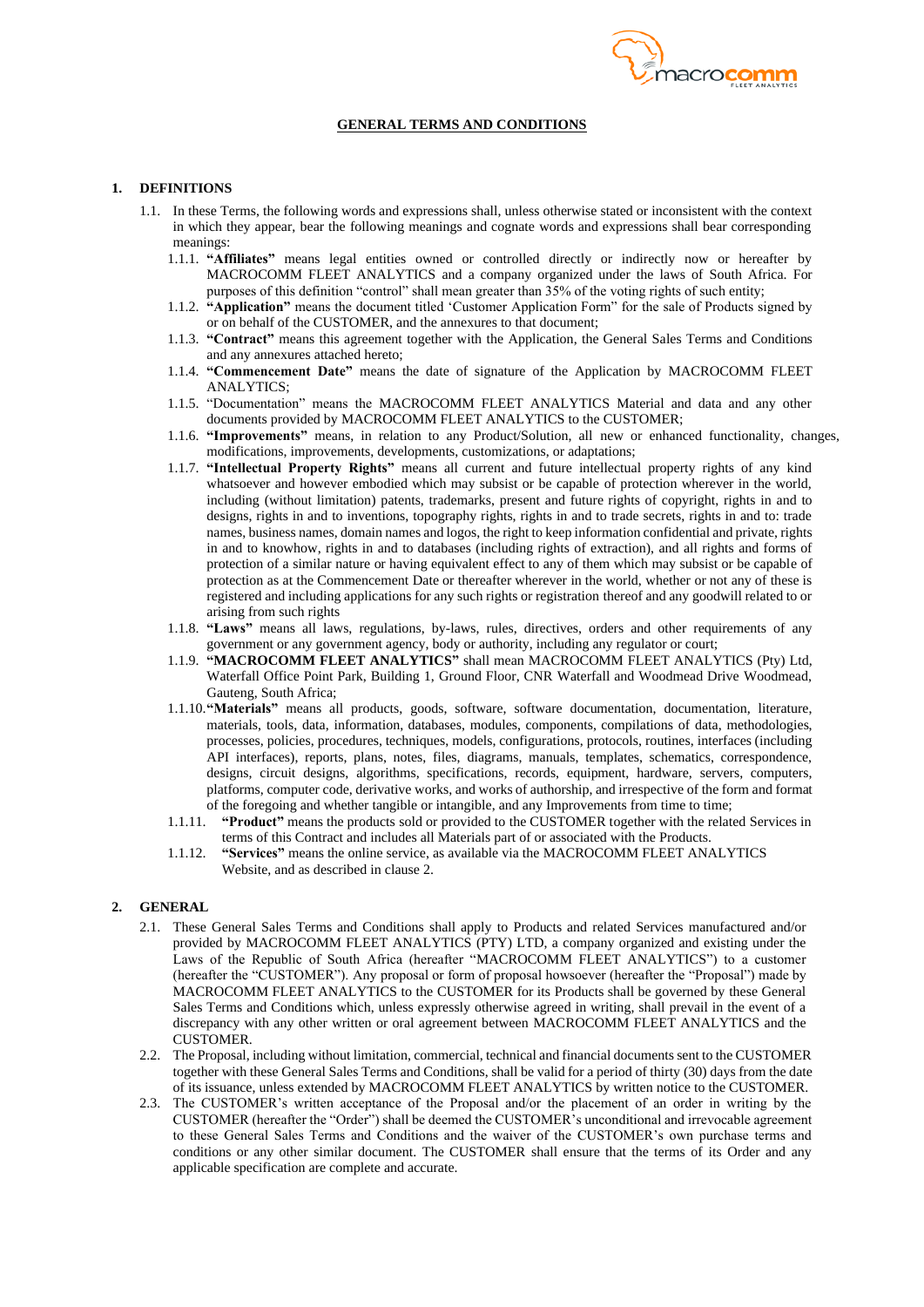

- 2.4. The Proposal may be subject to alteration and withdrawal by written notice by MACROCOMM FLEET ANALYTICS to the CUSTOMER at any time unless a contract arising therefrom (hereafter the "Contract") has been executed in writing by the CUSTOMER's and MACROCOMM's duly empowered representatives.
- 2.5. If the CUSTOMER accepts the Proposal with additions, modifications, qualifications or assumptions, such acceptance shall be considered a new offer by the CUSTOMER. Any such new offer shall only be binding upon MACROCOMM FLEET ANALYTICS if and to the extent it is accepted in writing by MACROCOMM. Whether the Order was preceded or not by a Proposal, the Contract shall not be deemed binding unless the CUSTOMER has received written acceptance of the Order from MACROCOMM, both concerning the Order, and where applicable, the additions, modifications, qualifications or assumptions thereto (hereafter the "Order Acceptance"). In the event of a discrepancy between the Order and the Order Acceptance, the Order Acceptance shall prevail and determine the terms of the Contract. No Order may be canceled or modified after the date of issuance of the Order Acceptance, except with the prior written approval of MACROCOMM FLEET ANALYTICS and provided that all costs resulting therefrom shall be borne by the CUSTOMER.
- 2.6. The Contract shall consist of:
	- 2.6.1. an agreement signed by both parties and/or the Order and its Order Acceptance agreed upon by both parties, including, as the case may be, any complementary specific and/or special conditions of sale; and
	- 2.6.2. these General Sales Terms and Conditions, which form an integral part of the Contract.
- 2.7. The Contract shall be on these conditions to the exclusion of all other terms and conditions (including any terms or conditions which the CUSTOMER purports to apply under any purchase order, confirmation of order, specification or other document).
- 2.8. The Contract constitutes the entire agreement between the parties with respect to its subject matter and supersedes all prior agreements and understandings (whether oral, in writing or any other form) between the parties. The CUSTOMER acknowledges that it has not relied on any statement, promise or representation made or given by or on behalf of MACROCOMM which is not set out in the Contract. Nothing in this clause shall exclude or limit MACROCOMM FLEET ANALYTICS's liability for fraudulent misrepresentation.

# **3. SERVICES**

- 3.1. CUSTOMER will be supplied with a dashboard tool by accessing the MACROCOMM FLEET ANALYTICS Service system.
- 3.2. CUSTOMER shall be able to access the dedicated Website for the Services to obtain Fleet cost analysis on a dashboard platform. The CUSTOMER shall be able to receive either a Standard Fleet Cost Analysis or a customised Fleet Cost Analysis. This shall be dependent on the requirements of the CUSTOMER as recorded in the Order Form.
- 3.3. CUSTOMER is granted a non-exclusive and non-transferable right to use the MACROCOMM FLEET ANALYTICS Service system for cost analysis and optimisation, reporting and planning purposes in the Territory.
- 3.4. CUSTOMER is responsible for:
	- 3.4.1. providing Macrocomm with the information required by MACROCOMM FLEET ANALYTICS to enable it to compile a Fleet Cost Analysis dashboard platform, either in Excel format or CSV format (or such format as may be required from time to time), which information may include, but is not limited to:
		- 3.4.1.1. Vehicle Tracking Units information;
		- 3.4.1.2. Fleet card systems information;
		- 3.4.1.3. Service history expenses information;
		- 3.4.1.4. and such other information as shall be provided by CUSTOMER as stipulated in the Order sourced from CUSTOMER's Fleet and submitted to MACROCOMM FLEET ANALYTICS. Should MACROCOMM FLEET ANALYTICS receive the information referred to in clauses 2.4.1.1 – 2.4.1.4 above directly from a third person service provider, CUSTOMER is responsible to facilitate the access by MACROCOMM FLEET ANALYTICS of such information with such third person service provider.
	- 3.4.2. ensuring that CUSTOMER has properly functioning browser software and Internet access to the MACROCOMM FLEET ANALYTICS Service of sufficient capacity; and
	- 3.4.3. the correct configuration of the MACROCOMM FLEET ANALYTICS Service.
- 3.5. MACROCOMM FLEET ANALYTICS does not warrant that the CUSTOMER will be able to successfully use the MACROCOMM FLEET ANALYTICS Service for the intended use due to the fact that such use depends partly on circumstances beyond MACROCOMM FLEET ANALYTICS' reasonable control, including those circumstances for which the CUSTOMER will be responsible pursuant to clauses 2.4.
- 3.6. Macrocomm reserves the right to change the look and feel of the MACROCOMM FLEET ANALYTICS Service and the way the Fleet Cost Analysis is displayed.
- 3.7. The CUSTOMER acknowledges that MACROCOMM FLEET ANALYTICS collects, compiles, stores and uses, and generally processes aggregated and non-aggregated data and system usage information to maintain and improve the Service and Products, including for technical diagnostics, to detect fraud and abuse, to create Fleet Cost Analysis reports and data, usage reports and for the creation of new products.
- 3.8. The CUSTOMER grants MACROCOMM FLEET ANALYTICS and its Affiliates an irrevocable, perpetual worldwide non-exclusive license to use data and system usage information supplied by it to Macrocomm and anonymized data to enable MACROCOMM FLEET ANALYTICS and its Affiliates to develop, provide, distribute, display, and maintain current and future versions and evolutions of the Service and new MACROCOMM FLEET ANALYTICS or its Affiliates' products and marketing communications and to make the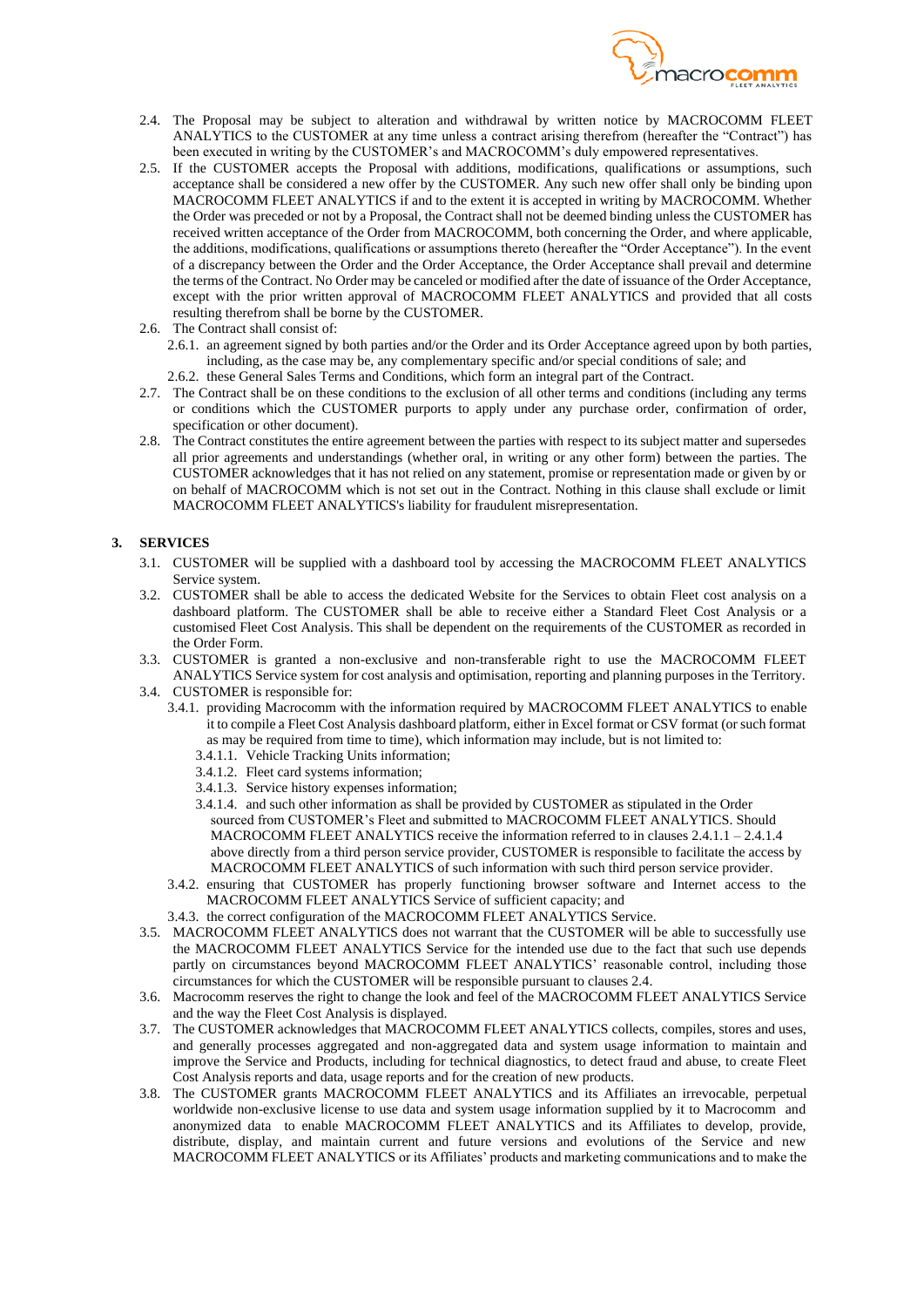

same available, directly or indirectly (including via its Affiliates), to customers, distributors, resellers and end users, whether for their own use or for further distribution.

- 3.9. MACROCOMM FLEET ANALYTICS will procure Services for the transmission of Fleet Cost Analysis data between the CUSTOMER's designated location and the MACROCOMM FLEET ANALYTICS platform. The CUSTOMER acknowledges and agrees that Macrocomm is dependent on the performance of third parties providing services, and therefore cannot warrant: (i) that the Services will be available on a continuous basis and at any place within the Territory (for instance due to gaps in network coverage and to the fact that these providers reserve the right to suspend their services for maintenance purposes, for security reasons, under instruction of competent authorities etc.); or (ii) the speed at which the data will be transmitted.
- 3.10. By accepting these Service Terms, the Client agrees to be bound by the Fair Use Policy. If the Client regularly uses the Service inappropriately and/or excessively and MACROCOMM FLEET ANALYTICS believes this is affecting the Service MACROCOMM FLEET ANALYTICS will notify the Client about this usage and will ask the Client to change or decrease this kind of usage. If the Client continues to use the Service inappropriately, MACROCOMM FLEET ANALYTICS reserves the right to suspend (a part of) the Service or unilaterally terminate the Contract by providing written notice thereof to the Client.

## **4. DOCUMENTATION**

- 4.1. The weight, dimensions, size, performance and other specifications of the Products provided for in the technical or commercial documentation (hereafter the "Documentation") of MACROCOMM FLEET ANALYTICS are of an indicative nature only and are not contractually binding unless expressly indicated so by MACROCOMM FLEET ANALYTICS in the Order Acceptance and / or provided in the Contract. This is not a sale by sample.
- 4.2. The Documentation provided to the CUSTOMER remains the exclusive property of MACROCOMM FLEET ANALYTICS and may not be communicated, copied or reproduced by the CUSTOMER without the prior written authorization of MACROCOMM FLEET ANALYTICS.
- 4.3. Subject to the terms of the Contract, the CUSTOMER is granted a non-exclusive, non-transferable and nonassignable right to use the Documentation. The CUSTOMER agrees to limit access to the Documentation to those employees who require such access in order to use the Products. The CUSTOMER will not make available or disclose any information concerning the Documentation to any other person without the prior written consent of MACROCOMM FLEET ANALYTICS. The obligations expressed in this provision shall remain binding upon the CUSTOMER even after completion or termination of the Contract. The CUSTOMER shall take all the same precautions to maintain the confidentiality of the Documentation as those employed to protect its own proprietary information.

## **5. TERMS OF SALE**

- 5.1. Unless otherwise agreed in writing, all sales of the Products between the parties are deemed concluded FCA **(**INCOTERMS 2010) MACROCOMM's designated shipping point. Freight will be on a prepay and add basis, unless otherwise agreed in writing by an authorized signatory of MACROCOMM FLEET ANALYTICS.
- 5.2. The term "FCA" or any other term used to define the terms of sale provided for in the Contract shall be interpreted in accordance with the INCOTERMS 2010 published by the International Chamber of Commerce.
- 5.3. The carrying out of operations at the request of the CUSTOMER by MACROCOMM FLEET ANALYTICS other than those required by the terms of sale established by the Contract shall in no way modify either the type of sale nor the content of the Contract, the request of the CUSTOMER to carry out such operations necessarily implies that MACROCOMM FLEET ANALYTICS will act in the name of and on behalf of the CUSTOMER. Such operations and the resulting costs will be invoiced separately to the CUSTOMER who agrees to pay MACROCOMM FLEET ANALYTICS upon receipt of the relevant invoice. In particular, in the event of a sale "FCA", MACROCOMM FLEET ANALYTICS shall remain independent from the contract of carriage even when it may assist, in any manner whatsoever, in the activities of loading or storage to facilitate the task of the carrier.
- 5.4. MACROCOMM FLEET ANALYTICS shall not be responsible for spotting, switching, demurrage or other transportation charges unless agreed in writing. Risk of loss and damage to Products shall pass upon delivery thereof to CUSTOMER's carrier, FCA (INCOTERMS 2010) shipping point. Upon receipt of shipment, it shall be the responsibility of CUSTOMER or the consignee receiving shipment to inspect the Products and secure written acknowledgement from delivering carrier for any shortages, loss, damage or nonconformance. CUSTOMER shall notify MACROCOMM FLEET ANALYTICS in writing within 5 (five) days of receipt of any shipment of any shortages, defects or non-conforming Products. In the event CUSTOMER fails to notify MACROCOMM FLEET ANALYTICS with such 5 (five) day period of any shortages, defects or non-conforming Products, the Products shall be deemed accepted.
- 5.5. Upon approval of an application by MACROCOMM FLEET ANALYTICS for credit ("Application") and following a creditworthiness assessment by MACROCOMM, MACROCOMM FLEET ANALYTICS may, in its sole discretion grant the CUSTOMER a credit line and shall have the right to increase, decrease, or terminate the said credit privileges upon prior 30 (thirty) days prior written notice to the CUSTOMER without having to give reasons therefore and subject always to applicable Laws. It being agreed that all Orders are subject to MACROCOMM FLEET ANALYTICS's approval.
- 5.6. Limited private information may be disclosed from time to time and the CUSTOMER consents to this private information being disclosed to independent third parties.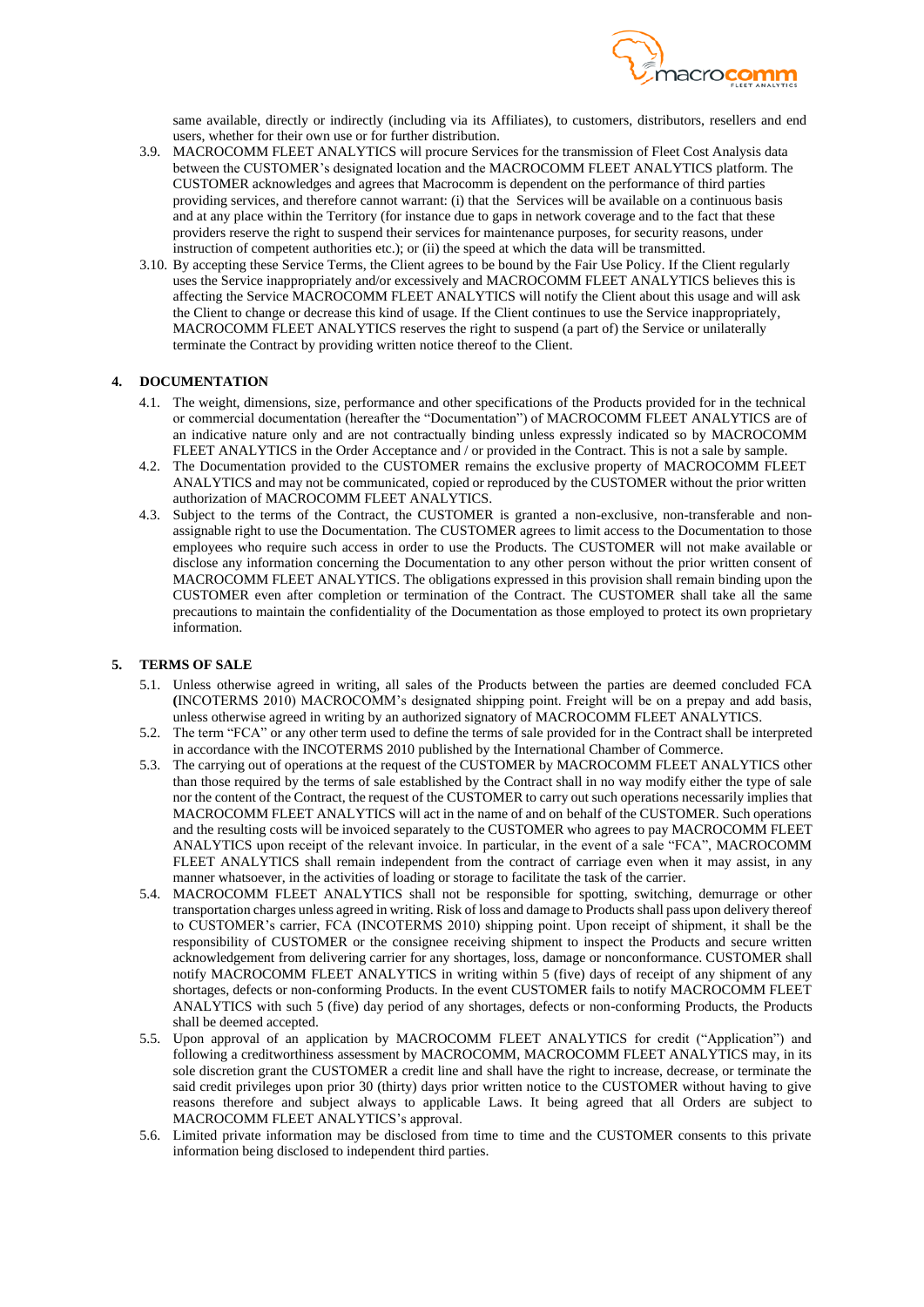

- 5.7. MACROCOMM FLEET ANALYTICS may require that the CUSTOMER execute an unconditional guarantee, or a Letter of Credit in a form reasonably acceptable to MACROCOMM FLEET ANALYTICS, or such other instrument as MACROCOMM FLEET ANALYTICS in its sole discretion may deem necessary.
- 5.8. Products are returnable only as provided herein, except to the extent that CUSTOMER has additional statutory rights that cannot be limited or excluded by contract. Products otherwise shall be non-returnable, and the prices shall be non-refundable. CUSTOMER may only return erroneously shipped Products or Products that were damaged prior to shipment by MACROCOMM, may not be returned.
- 5.9. Products damaged after shipment by MACROCOMM FLEET ANALYTICS may not be returned.
- 5.10. In order to be eligible to receive credit for returned Products CUSTOMER must adhere to MACROCOMM FLEET ANALYTICS's then current returns processing guidelines. MACROCOMM FLEET ANALYTICS reserves the right to charge a restocking fee for handling product that is erroneously returned.
- 5.11. MACROCOMM FLEET ANALYTICS's sole liability for any returned Products will be acceptance of their return and issuance of credits pursuant to MACROCOMM FLEET ANALYTICS's then current returns processing guidelines. All the costs are to be borne by the CUSTOMER.
- 5.12. If CUSTOMER desires to return any Products, CUSTOMER must initiate a new Order for the replacement Products. All Products erroneously shipped by MACROCOMM FLEET ANALYTICS must be returned with the original packaging intact (including manufacturer's shrink wrap) and otherwise in unused, resalable condition.
- 5.13. MACROCOMM FLEET ANALYTICS reserves the right to charge a restocking fee for handling product that is erroneously returned.

# **6. DELIVERY**

6.1 The unit is the positioning and/or communications equipment that MACROCOMM FLEET ANALYTICS use to provide the services. If

the unit is a Tracking unit, the following will apply:

### **INSTALLING THE UNIT AT AN AGREED TIME AND PLACE CUSTOMER CAN EITHER:**

- 6.1.1 take the vehicle to one of MACROCOMM FLEET ANALYTICS fitment centres; or
- 6.1.2 arrange with MACROCOMM FLEET ANALYTICS for a technician to install the unit at an address CUSTOMER choose.

6.1.3 if the CUSTOMER arrange with MACROCOMM FLEET ANALYTICS for a technician to install the unit at an address CUSTOMER choose:

- a) there might be a call-out fee. Please ask MACROCOMM FLEET ANALYTICS about the fee before CUSTOMER ask for a technician to come to CUSTOMER.
- b) Once MACROCOMM FLEET ANALYTICS have agreed the time and place to install the unit, CUSTOMER must make the vehicle available at the agreed time and place. If CUSTOMER do not make the vehicle available at the agreed time and place, CUSTOMER **will be charged a no-show fee.**
- c) the place for the installation must be safe and be out of the view of third parties. MACROCOMM FLEET ANALYTICS technician has the right to refuse to install the unit if they believe the place is not safe and secure.

## **7. WARRANTY FOR DEFECTIVE UNITS**

If the unit is a Tracking unit, the following will apply:

## 7.1. **Warranty period to fix or replace defective units**

#### The unit has a warranty for **three (3) years**

## 7.2. **When the warranty applies**

The warranty covers repairs to the unit if it stops working properly because of defective parts, workmanship or design. We will fix OR replace at no cost to you.

## **8. WHEN THE WARRANTY DOES NOT APPLY**

The warranty does not apply in any of the following circumstances:

- a) Anyone tampered with or changed the unit or the way it was installed;
- b) Someone that we did not authorise repaired or tried to repair the unit or the way it was installed;
- c) The problem was caused by damage from water;
- d) The problem was caused by abuse of the unit;
- e) The problem was caused by a collision (for example, a car accident);
- f) If the defect in the unit was not caused by MACROCOMM FLEET ANALYTICS, or by the manufacturer, importer, distributor or retailer;
- g) If the defect happened or was reported to MACROCOMM FLEET ANALYTICS after the 12-month warranty period ended. if applicable.

## **9. IF THE UNIT OR ITS INSTALLATION AFFECTS THE OPERATION OF OR DAMAGES THEVEHICLE**

If the unit is a MACROCOMM FLEET ANALYTICS unit, the following will apply:

We fix problems that the unit or its installation causes to the vehicle or the operation of the vehicle at MACROCOMM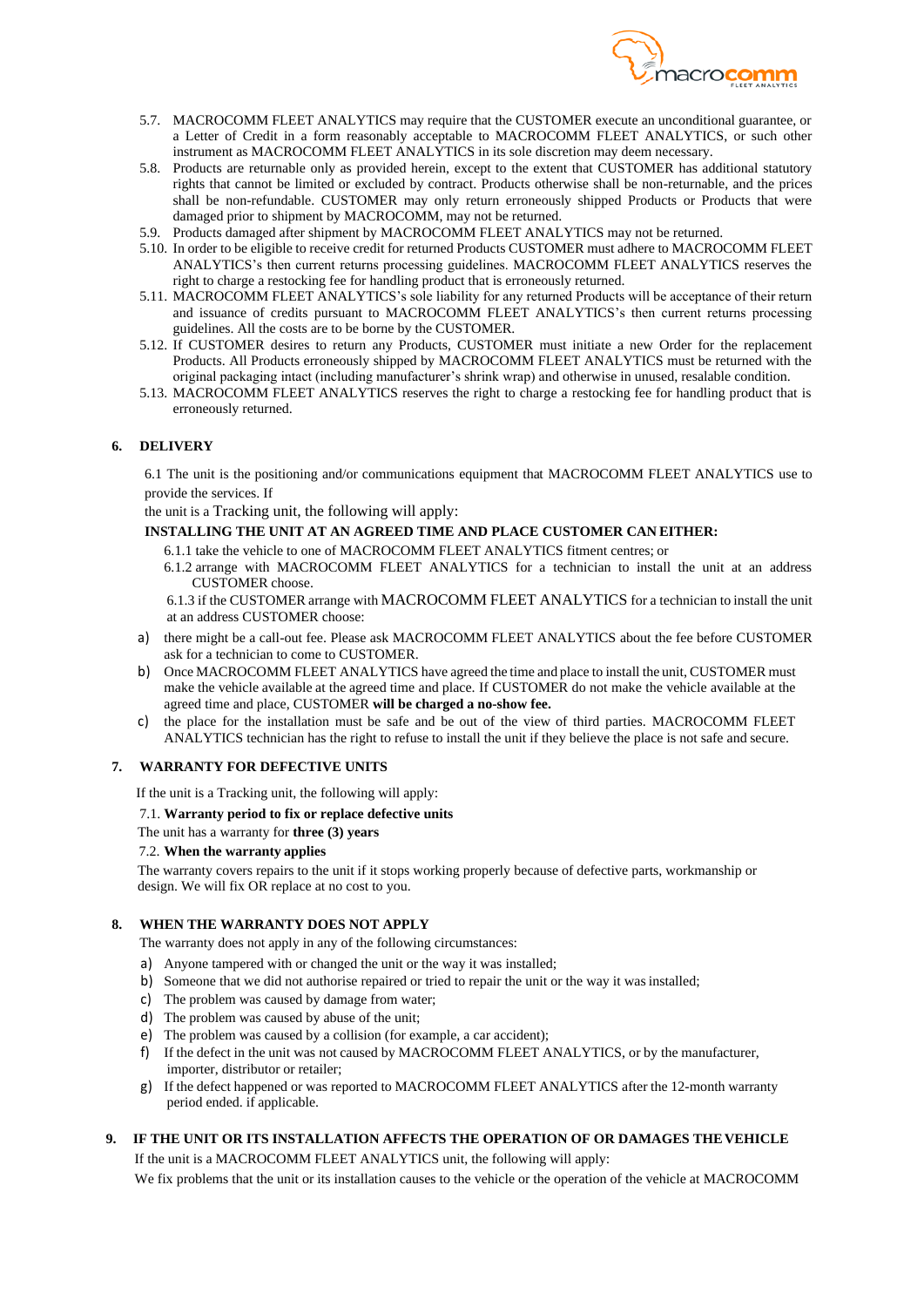

FLEETANALYTICS own cost but only if all five of the following conditions are met:

- 9.1. The unit or installation damages or causes a problem to the vehicle or how it works. MACROCOMM FLEET ANALYTICS have the right to appoint an expert at MACROCOMM FLEET ANALYTICS cost to investigate the problem;
- 9.2. The unit or its installation has not been changed, tampered with or repaired by anyone who does not have MACROCOMM FLEET ANALYTICS authority;
- 9.3. There has not been abuse of the unit;
- 9.4. There has not been damage by water to the unit;
- 9.5. The problem was not caused by a collision (for example, a car accident).

If you report a fault in the unit to MACROCOMM FLEET ANALYTICS and we have agreed the time and place to send a technician, CUSTOMER must make the vehicle available at the agreed time and place. If CUSTOMER do not make the vehicle available at the agreed time and place, CUSTOMER will be charged a no-show fee.

If CUSTOMER report a fault in the unit to MACROCOMM FLEET ANALYTICS and ask MACROCOMM FLEET ANALYTICS to send a technician, and the technician reports that the problem is not due to the unit or its installation, you are legally responsible to pay the costs of the technician. This includes any call-out fees and other costs. At the time of reporting the fault, CUSTOMER can ask MACROCOMM FLEET ANALYTICS for the costs and fees that will apply at the time.

If MACROCOMM FLEET ANALYTICS damage CUSTOMER vehicle during installation of the unit, MACROCOMM FLEET ANALYTICS have the right to inspect the damage and if MACROCOMM FLEET ANALYTICS agree that the damage was caused during the installation, MACROCOMM FLEET ANALYTICS have the right to fix such damage through a MACROCOMM FLEET ANALYTICS appointed supplier. If CUSTOMER choose a different supplier, CUSTOMER will be liable for any costs over and above what the MACROCOMM FLEET ANALYTICS appointed supplier quoted.

## **10. SERVICES**

- 10.1. CUSTOMER will be supplied with a dashboard tool by accessing the MACROCOMM FLEET ANALYTICS or Telematics system.
- 10.2. CUSTOMER shall be able to access the dedicated Website for the Services to obtain the Fleet Telematics platform. The CUSTOMER shall be able to receive either a Standard Fleet Cost Analysis or a customised Fleet Cost Analysis. This shall be dependent on the requirements of the CUSTOMER as recorded in the Order Form.
- 10.3. CUSTOMER is granted a non-exclusive and non-transferable right to use the MACROCOMM FLEET ANALYTICS Service system for cost analysis and optimisation, reporting and planning purposes in the Territory.
- 10.4. CUSTOMER is responsible for:
	- 10.4.1.providing Macrocomm with the information required by MACROCOMM FLEET ANALYTICS to enable it to compile a Fleet Cost Analysis dashboard platform, either in Excel format or CSV format (or such format as may be required from time to time), which information may include, but is not limited to:
		- 10.4.1.1.Vehicle Tracking Units information;
		- 10.4.1.2.Fleet card systems information;
		- 10.4.1.3.Service history expenses information;
		- 10.4.1.4. and such other information as shall be provided by CUSTOMER as stipulated in the Order sourced from CUSTOMER's Fleet and submitted to MACROCOMM FLEET ANALYTICS. Should MACROCOMM FLEET ANALYTICS receive the information referred to in clauses 2.4.1.1 – 2.4.1.4 above directly from a third person service provider, CUSTOMER is responsible to facilitate the access by MACROCOMM FLEET ANALYTICS of such information with such third person service provider.
	- 10.4.2.ensuring that CUSTOMER has properly functioning browser software and Internet access to the MACROCOMM FLEET ANALYTICS Service of sufficient capacity; and
	- 10.4.3.the correct configuration of the MACROCOMM FLEET ANALYTICS Service.
- 10.5. MACROCOMM FLEET ANALYTICS does not warrant that the CUSTOMER will be able to successfully use the MACROCOMM FLEET ANALYTICS Service for the intended use due to the fact that such use depends partly on circumstances beyond MACROCOMM FLEET ANALYTICS' reasonable control, including those circumstances for which the CUSTOMER will be responsible pursuant to clauses 2.4.
- 10.6. Macrocomm reserves the right to change the look and feel of the MACROCOMM FLEET ANALYTICS Service and the way the Fleet Cost Analysis is displayed.
- 10.7. The CUSTOMER acknowledges that MACROCOMM FLEET ANALYTICS collects, compiles, stores and uses, and generally processes aggregated and non-aggregated data and system usage information to maintain and improve the Service and Products, including for technical diagnostics, to detect fraud and abuse, to create Fleet Cost Analysis reports and data, usage reports and for the creation of new products.
- 10.8. The CUSTOMER grants MACROCOMM FLEET ANALYTICS and its Affiliates an irrevocable, perpetual worldwide non-exclusive license to use data and system usage information supplied by it to Macrocomm and anonymized data to enable MACROCOMM FLEET ANALYTICS and its Affiliates to develop, provide, distribute, display, and maintain current and future versions and evolutions of the Service and new MACROCOMM FLEET ANALYTICS or its Affiliates' products and marketing communications and to make the same available, directly or indirectly (including via its Affiliates), to customers, distributors, resellers and end users, whether for their own use or for further distribution.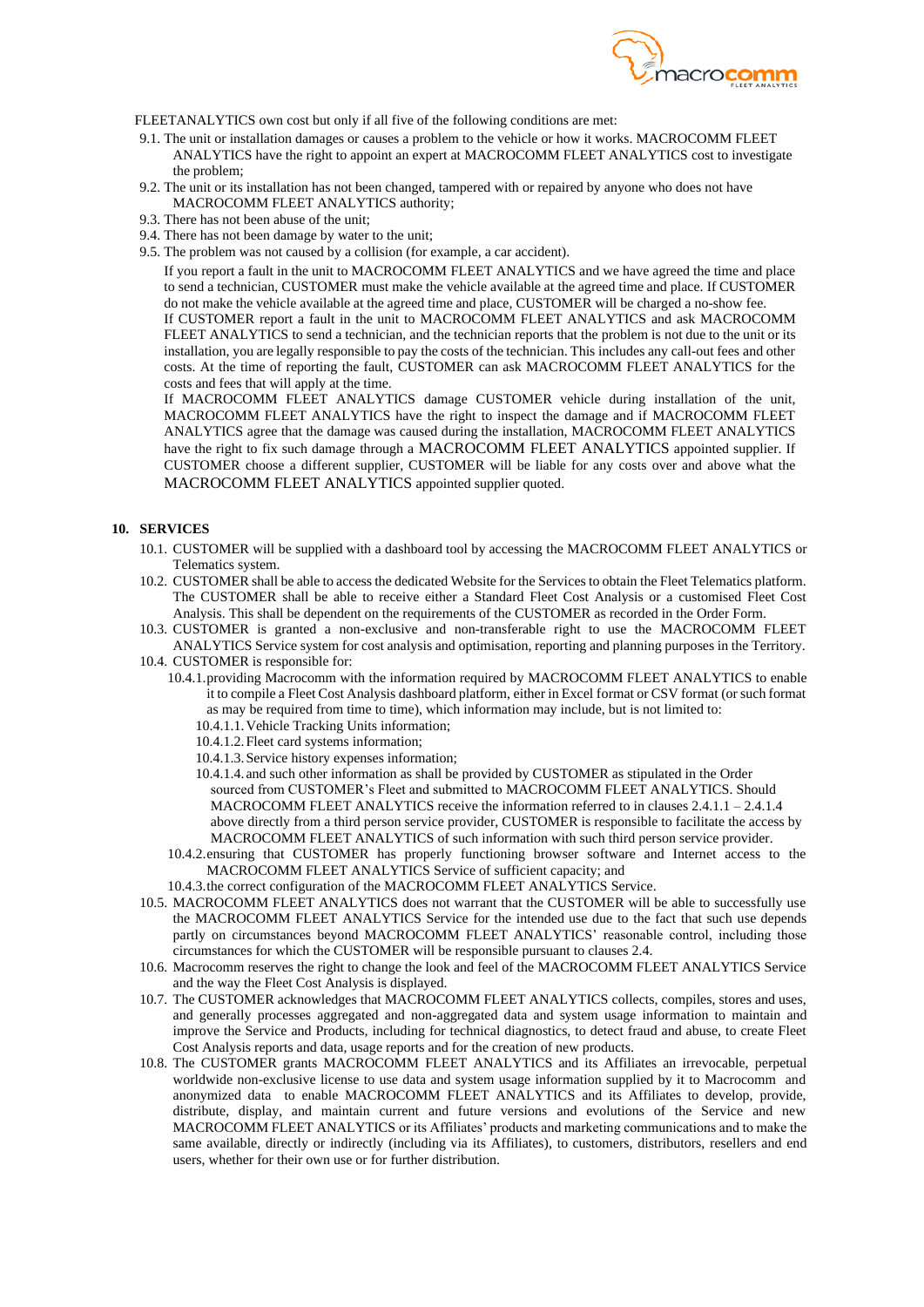

- 10.9. MACROCOMM FLEET ANALYTICS will procure Services for the transmission of Fleet Cost Analysis data between the CUSTOMER's designated location and the MACROCOMM FLEET ANALYTICS platform. The CUSTOMER acknowledges and agrees that Macrocomm is dependent on the performance of third parties providing services, and therefore cannot warrant: (i) that the Services will be available on a continuous basis and at any place within the Territory (for instance due to gaps in network coverage and to the fact that these providers reserve the right to suspend their services for maintenance purposes, for security reasons, under instruction of competent authorities etc.); or (ii) the speed at which the data will be transmitted.<br>10.10. By accepting these Service Terms, the Client agrees to be bound by the Fair Use Polic
- 10.10. By accepting these Service Terms, the Client agrees to be bound by the Fair Use Policy. If the Client regularly uses the Service inappropriately and/or excessively and MACROCOMM FLEET ANALYTICS believes this is affecting the Service MACROCOMM FLEET ANALYTICS will notify the Client about this usage and will ask the Client to change or decrease this kind of usage. If the Client continues to use the Service inappropriately, MACROCOMM FLEET ANALYTICS reserves the right to suspend (a part of) the Service or unilaterally terminate the Contract by providing written notice thereof to the Client.

## **11. WE DO/DO NOT PROVIDE ALL THE SERVICES OUTSIDE SOUTH AFRICA**

- 11.1 Outside South Africa, MACROCOMM FLEET ANALYTICS may only be able to identify the general location of the vehicle in areas where there is adequate GPS, GSM and UMTS (2G and 3G) network coverage or radio frequency network coverage (depending on the kind of network that the unit needs to operate).
- 11.2 The telematics unit should be activated for roaming 5 working days before leaving South Africa\* If CUSTOMER have a tracking telematics unit installed in CUSTOMER vehicle and CUSTOMER want to use some of MACROCOMM FLEET ANALYTICS services outside South Africa (where possible), CUSTOMER should call MACROCOMM FLEET ANALYTICS contact centre at least 5 working days before the vehicle leaves South Africa to activate international roaming. There are extra charges for international roaming that will be charged to CUSTOMER. MACROCOMM FLEET ANALYTICS do not offer the services of recovering a vehicle outside South Africa.

## **12.** WHEN THE SERVICES MIGHT BE INTERRRUPTED OR DELAYED

MACROCOMM FLEET ANALYTICS will do its best to maintain the availability of the services to CUSTOMER. However, the services might be interrupted or delayed in any of the following circumstances:

- **12.1** A technical failure outside our control. This includes the unavailability, interruption or suspension of any radio or communications networks or other services that we use or rely on to provide the services;
- **12.2** If the radio or communications network or a service provider that we use does not make the network or services available to MACROCOMM FLEET ANALYTICS, or if they stop operating;
- **12.3** If CUSTOMER did not test the unit as per D5 and it was faulty, or we have informed you by SMS or another way that there may be a fault with the Tracking unit or that MACROCOMM FLEET ANALYTICS cannot receive a signal from the unit, and CUSTOMER have not yet made the vehicle available to MACROCOMM FLEET ANALYTICS to check and repair (or replace) the unit;
- **12.4** If the unit in CUSTOMER vehicle is not a Tracking unit, and such unit does not function properly or at all;
- **12.5** If a government or regulatory authority requires MACROCOMM FLEET ALAYTICS to change or stop the services;
- **12.6** If there are other circumstances beyond our control, for example fire and flood;
- **12.7** If there are strikes or other industrial action.
	- This interruption or delay might apply to all or part of the services.

#### **13 TRANSFER OF RISKS AND TITLE AND PRODUCT RESTRICTIONS**

- **13.1** Risk in the Products shall pass to the CUSTOMER in accordance with the Incoterm elected for delivery thereof.
- **13.2** In order to secure CUSTOMER obligations under these terms and conditions, including its obligation to pay any amounts it owes to MACROCOMM FLEET ANALYTICS when due, the CUSTOMER grants to MACROCOMM FLEET ANALlien over all Products sold by MACROCOMM FLEET ANALYTICS to the CUSTOMER until all debt is expunged and settled.
- **13.3** CUSTOMER agrees to at all times adhere to and ensure compliance with any product restrictions or obligations policies established by MACROCOMM FLEET ANALYTICS or product manufacturers from time to time.
- **13.4** MACROCOMM's Products are subject to international and local export control laws. Diversion or resale of MACROCOMM's Products to restricted destinations, parties or end-users without an appropriate export license is prohibited.
- **13.5** Unless prior written consent from the MACROCOMM FLEET ANALYTICS has been obtained by the CUSTOMER, the CUSTOMER shall only be permitted to use and/or re-sell Products purchased from the MACROCOMM FLEET ANALYTICS in the county(ies) as authorized by MACROCOMM FLEET ANALYTICS or the manufacturer(s) of the Products. Diversion or resale of the Products outside of the agreed territory is strictly prohibited and constitutes a breach of these terms and conditions.
- **13.6** No modification hereof shall be binding upon either party unless the modification is in writing and signed by a duly authorised representative of both parties.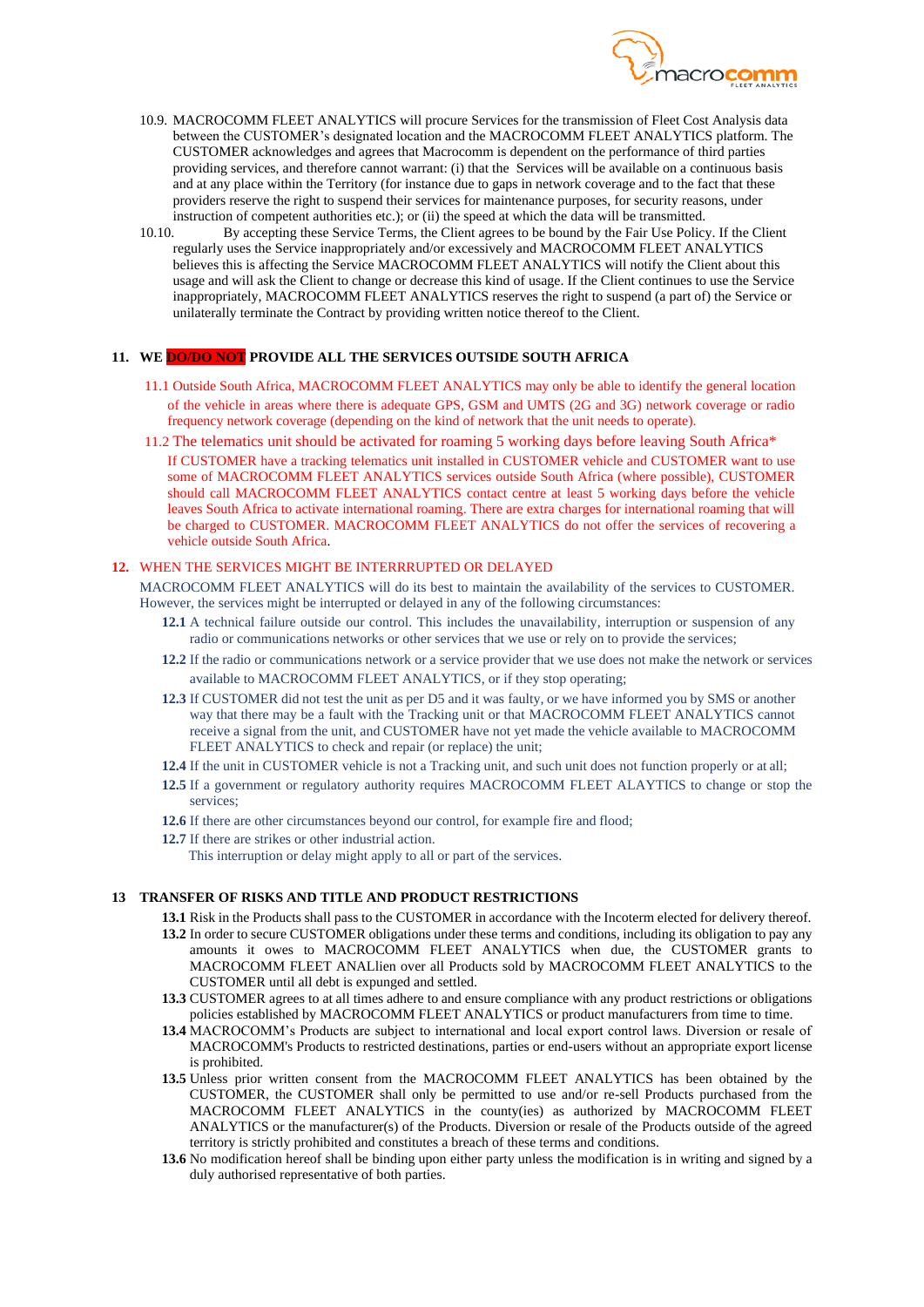

# **14 PRICES, INVOICING AND PAYMENT**

#### **14.1 If CUSTOMER has the 36-month agreement and CUSTIOMERS pay monthly for the service**

Use this table only if CUSTOMER have a 36-month agreement.

If CUSTOMER have a 36-month contract,

|                                | How much CUSTOME must pay                                                                                                  | When CUSTOMER must pay                                                                                                                                                                                  |
|--------------------------------|----------------------------------------------------------------------------------------------------------------------------|---------------------------------------------------------------------------------------------------------------------------------------------------------------------------------------------------------|
| fee/s                          | Refer to CUSTOMER application for the<br>amount.                                                                           | <b>Monthly:</b> CUSTOMER pay in advance. We<br>will debit CUSTOMER bank account with the<br>fee at the end of the previous month or on the<br>first day of the month for which CUSTOMER<br>have to pay. |
| Early<br>cancellation<br>costs | CUSTOMERS pay a fair, fixed amount if<br>CUSTOMER cancel in the first year, second<br>year or third year of the agreement. | Last debit order date or date of last payment to<br>MACROCOMM FLEETANALHYTICS after<br>cancelling                                                                                                       |

# **14.2 If CUSTOMER have a month-to-month agreement**

Use this table only if CUSTOMER have a month-to-month agreement.

If CUSTOMER do not have a 36-month agreement but a month-to-month agreement, CUSTOMER have to pay the installation fee if MACROCOMM FLEET ANALYTICS install a MACROCOMM FLEET TELEMATICS unit.

|                  | How much you must pay                                                                                                                              | When you must pay                                                                                                                                                                                                |
|------------------|----------------------------------------------------------------------------------------------------------------------------------------------------|------------------------------------------------------------------------------------------------------------------------------------------------------------------------------------------------------------------|
| installation fee | Refer to CUSTOMER application<br>for the amount.                                                                                                   | <b>Upfront:</b> CUSTOMER must pay the installation fee<br>upfront, if a Tracking unit is installed.                                                                                                              |
| fee/s            | Refer to CUSTOMER application<br>for the amount. The first month's<br>fee will be pro-rated from the date<br>the unit is installed in the vehicle. | <b>Monthly:</b> CUSTOMER pay in advance for the<br>service. We will debit your bank account with the fee<br>at the end of the previous month or on the first day of<br>the month for which CUSTOMER have to pay. |

- **14.3** All invoices are to be paid 30 (thirty) days from the date of the invoice. Ownership of the Products shall remain with MACROCOMM FLEET ANALYTICS until full payment is received for the Products.
- **14.4** Queries arising from invoices must be raised within 7 (seven) working days from date of invoice. The parties shall use their best endeavors to resolve all disputed within the aforementioned 7-day period failing which this matter shall be disputed pursuant to this Contract. **This being said, this dispute shall not in any manner create a defense to not pay all amounts due and payable.**
- **14.5** Early payment shall not result in the granting of any reduction in the price by MACROCOMM FLEET ANALYTICS. No payment shall be deemed to have been received until MACROCOMM FLEET ANALYTICS has received cleared funds.
- **14.6** In the event CUSTOMER fails to make any payment on the due date then, without prejudice to any other right or remedy available to MACROCOMM FLEET ANALYTICS, MACROCOMM FLEET ANALYTICS may, without limitation, (i) postpone the fulfillment of its own obligations until full payment of the sums due to MACROCOMM FLEET ANALYTICS under the terms of the Contract; (ii) charge the CUSTOMER interest on such sum from the due date for payment at the fixed rate of 10% accruing on a daily basis on the amount overdue until payment is made, whether before or after any judgment.
- **14.7** Time for payment shall be of the essence. In the event of a payment delay by the CUSTOMER, MACROCOMM FLEET ANALYTICS may also require for any new delivery (regardless of the conditions that may have been agreed), payment prior to shipment or suspend or cancel any pending Contract or Order without incurring any liabilities whatsoever.
- **14.8** MACROCOMM FLEET ANALYTICS reserves the right to establish, at any time, a limit for outstanding credit in favor of the CUSTOMER and adapt the applicable payment periods accordingly.
- **14.9** No discount will be accepted for advance payments except in case of prior written consent between the parties. **14.10** All payments payable to MACROCOMM FLEET ANALYTICS under the Contract shall become due immediately on its termination despite any other provision.
- **14.11** The CUSTOMER shall make all payments due under the Contract in full without any deduction whether by way of set-off, counterclaim, discount, abatement or otherwise unless the CUSTOMER has a valid court order requiring an amount equal to such deduction to be paid by MACROCOMM FLEET ANALYTICS to the CUSTOMER.

### **15. INCREASES TO FEES**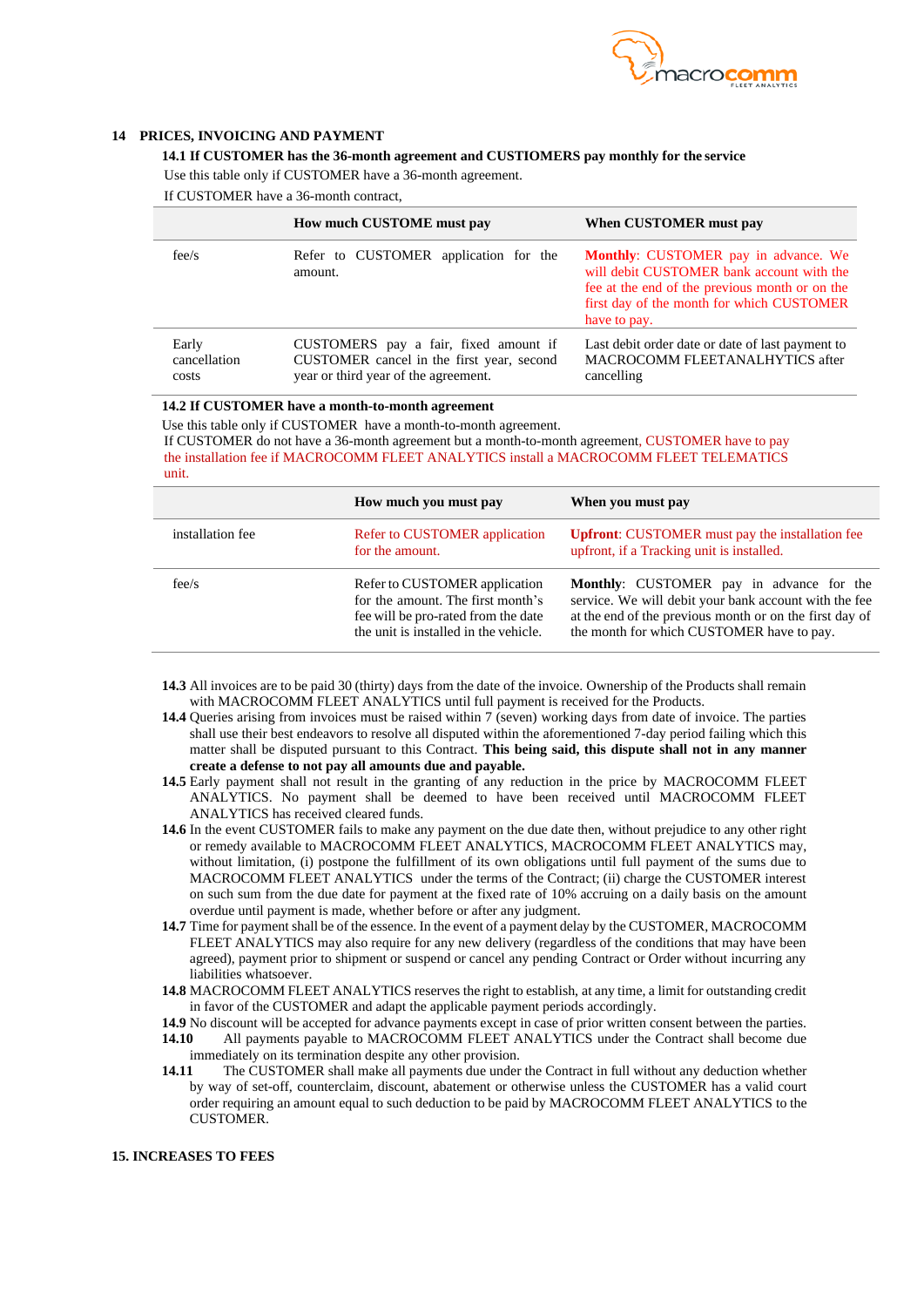

MACROCOMM FLEET ANALYTICS increase the fees and charges on 1 \_\_\_\_\_\_\_\_ every year. The annual increase will not be higher than 10% unless the most recent Consumer Price Index in the last completed calendar year is higher than 10%. In that case, the increase will be the most recent Consumer Price Index.

The Consumer Price Index isthe index published by Statistics South Africa of the yearly change in prices consumers pay for retail goods and other items. The index is used to measure the rate of inflation in South Africa.

### **16. STOLEN/HIJACKED VEHICLE AND STOLEN VEHICLE RECOVERY**

 If CUSTOMERS are paying for the Stolen Vehicle Recovery service, or if the service CUSTOMER are paying for includes Stolen Vehicle Recovery, the following additional terms and conditions are applicable:

- **16**.1 IF THE VEHICLE IS HIJACKED OR STOLEN, CUSTOMER must do all of the following: 16.1.1 Phone MACROCOMM FLEET ANALYTICS on **+27 861 742 778** MACROCOMM FLEET ANALYTICS/AFRISIST? will talk you through the procedure for stolen or hijacked vehicles
	- a. Give MACROCOMM FLEET ANALYTICS the information asked for to make sure that your request is valid, legal or made by a person who is authorised to report the theft or hijacking to us and initiate the recovery process.
	- 16.1.2 Give MACROCOMM FLEET ANALYTICS the assistance that we ask for to locate the vehicle.
	- 16.1.3 Follow all our instructions.
	- 16.1.4 Immediately report the theft or hijacking to the police.

# 16.2 AFTER THE VEHICLE IS FOUND

- a) MACROCOMM FLEETANAYTICS will tell CUSTOMER if we find the vehicle.
- b) CUSTOMER must tell us if CUSTOMER or the police or other LEA find the vehicle before MACROCOMM FLEETANALYTICS do.
- c) It is CUSTOMER legal responsibility to arrange for the vehicle to be returned to CUSTOMER once the vehicle has been processed by the police, whether by making arrangements with the police or otherwise. CUSTOMER accept that it is not MACROCOMM FLEET ANALYTICS legal responsibility to return the vehicle to CUSTOMER.

# 16.3 MACROCOMM FLEET ANALYTICS are not required to try to locate the vehicle in any of these circumstances:

- a) If CUSTOMER or the person authorised to report the theft or hijacking to MACROCOMM FLEET ANALYTICS does not follow the correct activation procedure;
- b) If MACROCOMM FLEET ANALYTICS are not reasonably satisfied with the responses to MACROCOMM FLEETANALYTICS questions when CUSTOMER ask MACROCOMM FLEETANAYTICS to locate the vehicle;
- c) If CUSTOMER willingly handed the vehicle to someone who did not return it;
- d) If the vehicle is stolen or hijacked outside South Africa;
- e) While the vehicle is outside South Africa;
- f) If the Services are suspended because CUSTOMER did not pay MACROCOMM FLEET ANALYTICS;
- g) If the agreement has ended.

### **16.4 THE POLICE AND OTHER LEA's ACT IN AN OFFICIAL CAPACITY ONLY**

 When the police or other LEA is involved in locating a stolen or hijacked vehicle, they are acting in their official capacity. Although we and the police or other LEA may co-operate with each other to locate a stolen or hijacked vehicle, they are not our representatives or employees.

# **16.5 NO GUARANTEE THAT WE WILL LOCATE THE STOLEN HIJACKED VEHICLE**

 MACROCOMM FLEET ANALYTICS will do its best to locate or recover the stolen or hijacked vehicle, but MACROCOMM ANALYTICS do not guarantee that it will be able to locate or recover the vehicle.

 If MACROCOMM FLEEYANALYTICS are unable to locate or recover the vehicle, the agreement will end in the month after the month in which the vehicle was stolen or hijacked.

## **17. LIABILITY**

- 17.1 The following provisions set out the entire financial liability of MACROCOMM FLEET ANALYTICS (including any liability for the acts or omissions of its employees, agents and sub-contractors) to the CUSTOMER in respect of:
	- 17.1.1 any breach of these General Sales Terms and Conditions;
	- 17.1.2 any use made or resale by the CUSTOMER of any of the Products, or of any product incorporating any of the Products; and
	- 17.1.3 any representation, statement or act or omission including negligence arising under or in connection with the Contract.
- 17.2 All warranties, conditions and other terms implied by statute or common law (save to any exclusion in the applicable and appropriate Legislation) are, to the fullest extent permitted by law, excluded from the Contract.
- 17.3 Nothing in these conditions excludes or limits the liability of MACROCOMM FLEET ANALYTICS:
	- 17.3.1 for death or personal injury caused by MACROCOMM FLEET ANALYTICS 's negligence ; or
	- 17.3.2 for any matter which it would be illegal for MACROCOMM FLEET ANALYTICS to exclude or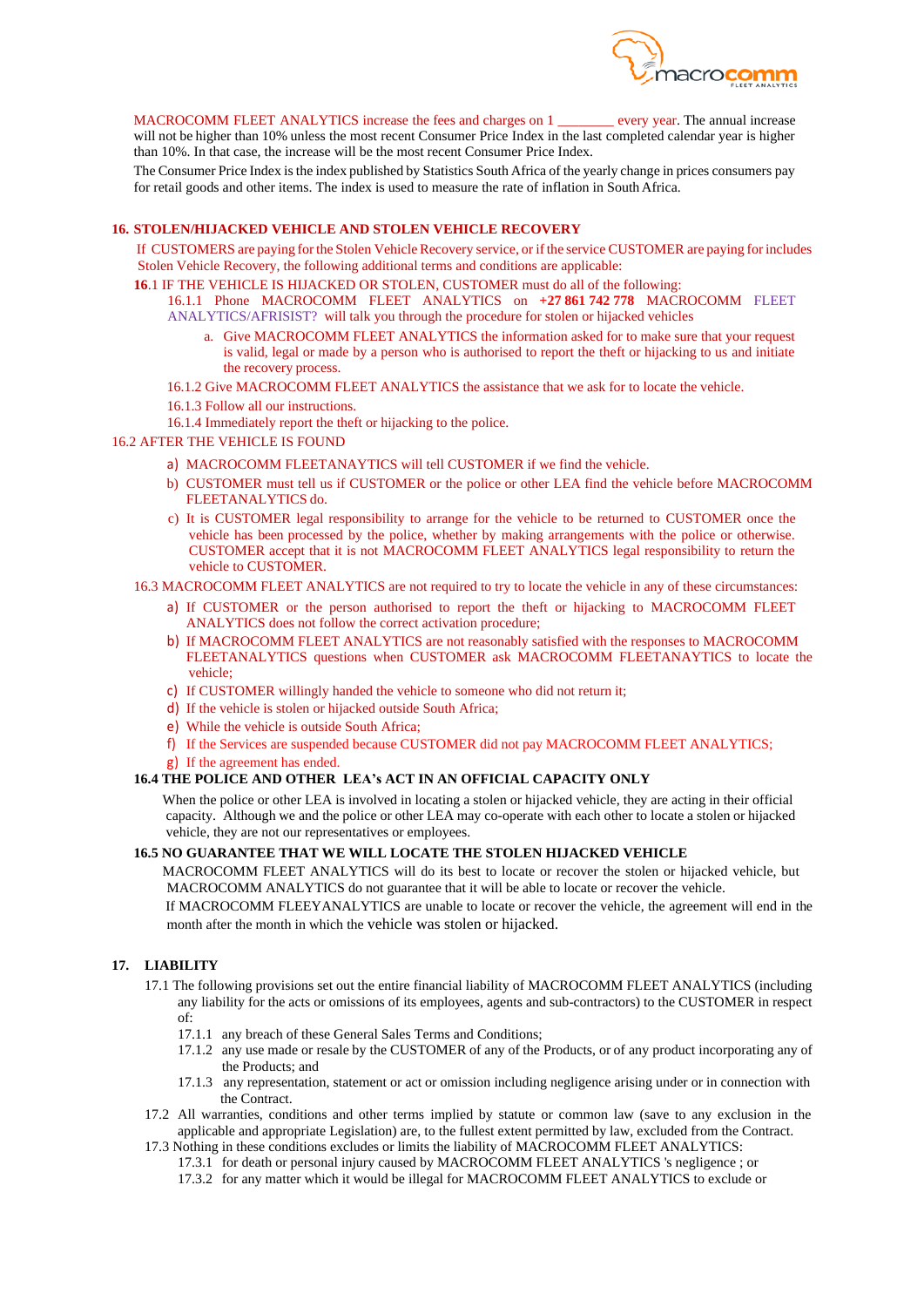

attempt to exclude its liability;

17.3.3 for fraud or fraudulent misrepresentation.

17.4 Subject to Clause 17.2, Clause 17.3 and Clause 17.8, MACROCOMM FLEET ANALYTICS 's total liability in contract, delict (including negligence or breach of statutory duty), misrepresentation, restitution or otherwise, arising in connection with the performance or contemplated performance of the Contract shall not exceed either:

17.4.1 the price of the Product giving rise to the claim; or

- 17.4.2 the total price actually paid to MACROCOMM FLEET ANALYTICS under the Contract during the 1 (one) month preceding the event leading to the claim for damages by the CUSTOMER, whichever is lesser.
- 17.5 SUBJECT TO CLAUSE 17.2, CLAUSE 17.3 AND CLAUSE 17.8 TO THE MAXIMUM EXTENT PERMITTED BY APPLICABLE LAW, MACROCOMM FLEET ANALYTICS SHALL NOT BE, IN ANY CASE WHATSOEVER, BE LIABLE TO THE CUSTOMER, ITS OFFICERS, AGENTS, EMPLOYEES, SUCCESSORS AND/OR ASSIGNEES FOR:
	- 17.5.1 LOSS OF PROFITS; OR
	- 17.5.2 LOSS OF BUSINESS; OR
	- 17.5.3 DEPLETION OF GOODWILL AND/OR SIMILAR LOSSES; OR
	- 17.5.4 LOSS OF ANTICIPATED SAVINGS; OR
	- 17.5.5 LOSS OF GOODS; OR
	- 17.5.6 LOSS OF CONTRACT; OR
	- 17.5.7 LOSS OF USE; OR
	- 17.5.8 LOSS OF CORRUPTION OF DATA OR INFORMATION; OR
	- 17.5.9 ANY SPECIAL, INDIRECT, CONSEQUENTIAL, INCIDENTAL OR PURE ECONOMIC LOSS, COSTS,

DAMAGES, CHARGES OR EXPENSES OF WHATSOEVER KIND OR NATURE ARISING OUT OR IN CONNECTION WITH THE CONTRACT; OR

- 17.5.10 ANY LOSS, COST, DAMAGE, LOSS OF REVENUE, LOSS OF PROFIT OR LOSS OF USE, INCURRED OR SUFFERED BY THE CUSTOMER OR ANY THIRD PARTY RESULTING FROM A DEFECT, INFRINGEMENT OR ALLEGED INFRINGEMENT, AN INCIDENT, THE FAILURE OF THE PRODUCTS AND OR ANY FAILURE TO PERFORM ACCORDING TO THE CONTRACT EVEN IF MACROCOMM FLEET ANALYTICS WAS ADVISED OF THE POSSIBILITY OF SUCH DAMAGES. THE CUSTOMER SHALL DEFEND, INDEMNIFY, AND HOLD MACROCOMM FLEET ANALYTICS HARMLESS FROM AND AGAINST ANY CLAIM BASED ON SUCH DAMAGE, LOSS OR COST.
- 17.5.11 UNDER NO CIRCUMSTANCES SHALL MACROCOMM FLEET ANALYTICS BE LIABLE TO THE CUSTOMER FOR ANY DAMAGES RESULTING FROM OR ARISING OUT OF ANY ILLEGAL AND/OR FRAUDULENT USE OF THE PRODUCTS AND BY THE CUSTOMER, ANY THIRD PARTY OR THE END-USER.
- 17.6 By submitting this application, you authorize MACROCOMM FLEET ANALYTICS to make inquiries into the banking and business/trade references that you have supplied. Should it be deemed that any misrepresentation occurred, such shall be deemed to be a material breach of this Contract and MACROCOMM FLEET ANALYTICS reserves its rights accordingly.

### 18 **FORCE MAJEURE**

- 18.1 MACROCOMM FLEET ANALYTICS shall not be in default if the performance of any of its obligations under the Contract is partly or wholly delayed or prevented by reason of Force Majeure.
- 18.2 "Force Majeure" shall mean any event beyond the reasonable control of MACROCOMM FLEET ANALYTICS such as, without limitation: Acts of God, governmental decision, embargo, war or national emergency, hostilities, act of the public enemy, terrorist attacks anywhere in the world, riot, civil commotion, sabotage, fire, flood, explosion, epidemics, quarantine restriction, disturbances in supplies from normally reliable sources (including without limitation electricity, water, fuel and the like), strike (either at MACROCOMM FLEET ANALYTICS or its suppliers or subcontractors), lock-out and labour disturbances(whether or not relating to either party's workforce), or restraints or delays affecting carriers or inability or delay in obtaining supplies of adequate or suitable materials, or delay from a supplier or subcontractor facing a case of force majeure as defined herein.
- 18.3 In case of Force Majeure, MACROCOMM FLEET ANALYTICS shall give notice of the event to the CUSTOMER and the time schedule for the performance of the Contract shall be automatically extended by the period of time as reasonably necessary for MACROCOMM FLEET ANALYTICS to overcome the consequences of such event.
- 18.4 If the performance in whole or part of any MACROCOMM FLEET ANALYTICS 's obligation is delayed or prevented by reason of Force Majeure for a period exceeding three (3) months, MACROCOMM FLEET ANALYTICS may at any time without further liability to the CUSTOMER, request termination of the Contract or any part thereof. The parties will then try to establish by mutual agreement a liquidation settlement, failing which the provisions of clause 15 shall apply. However, Force Majeure shall not prevent or delay the payment of any sum due or to be due by either Party.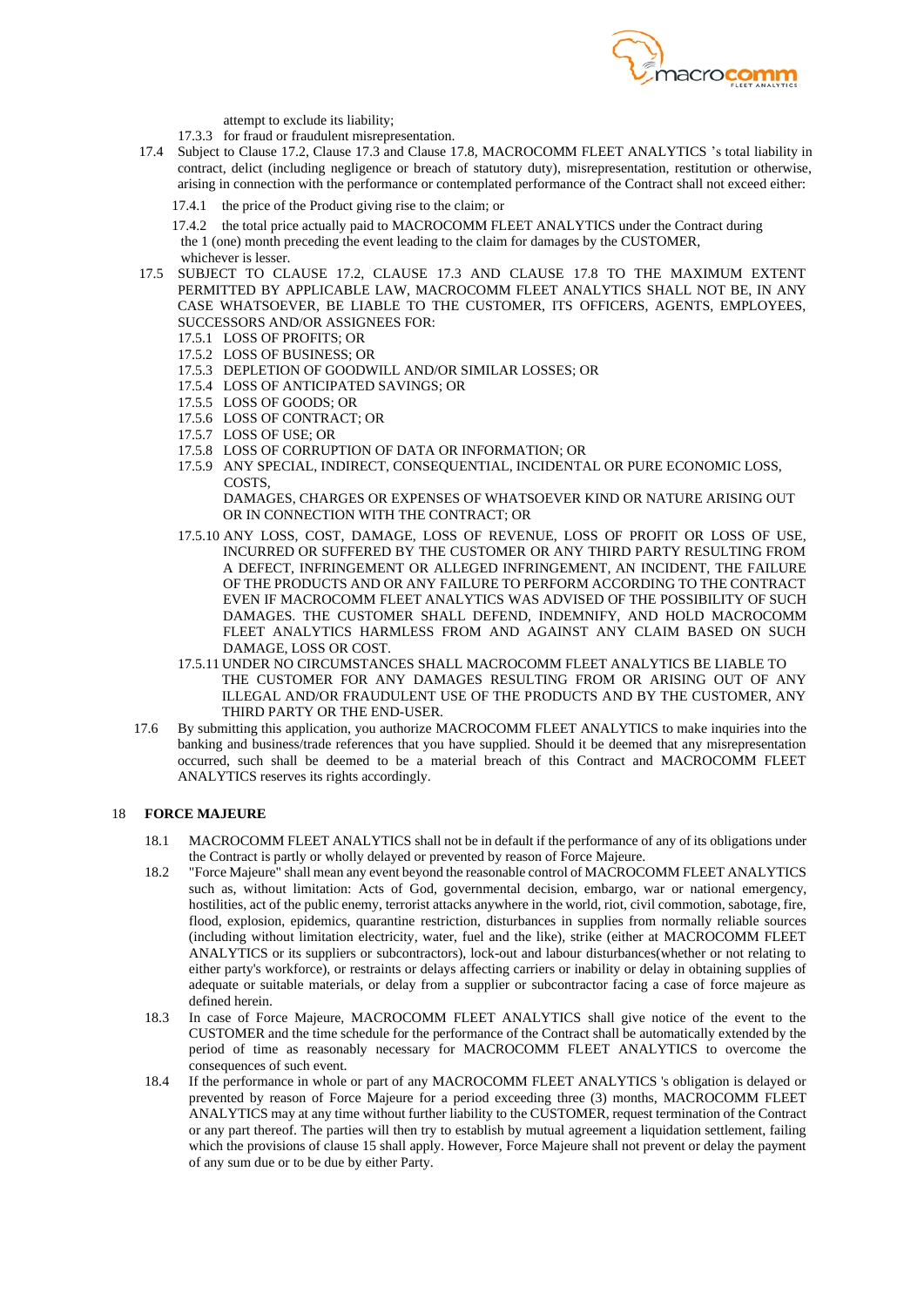

## 19 **CONFIDENTIALITY**

- 19.1 The information and data (hereafter the "Information") contained in any document or support of Information supplied by MACROCOMM FLEET ANALYTICS under the Proposal or the Contract shall remain MACROCOMM FLEET ANALYTICS's exclusive property along with all intellectual property rights (including but not limited to patent rights, copyrights, trademarks, designs) forming part of the Information.
- 19.2 The CUSTOMER shall keep the Information in strict confidence and shall not disclose any of the Information to any other person than the CUSTOMER's employees who need to know such Information for the purposes stated in clause 12.1. Any other disclosure shall be subject to MACROCOMM FLEET ANALYTICS's prior written approval.
- 19.3 The CUSTOMER shall not make any use of the Information other than for the purpose of the Contract or, as the case may be, installing, operating and/or maintaining the Products.

#### **20 INTELLECTUAL PROPERTY RIGHTS AND LICENSES**

- 20.1 No right, title or interest is transferred to the CUSTOMER by the Contract in the names, trademarks, trade secrets, patents, pending patents, expertise, copyright and other Intellectual Property Rights relating to the Products In particular, to the extent that software is embedded in a Product, the sale of such Product shall not constitute the transfer of ownership rights or title in such software to CUSTOMER, but, subject to the provisions set forth herein, shall only imply a non-exclusive and non-transferable license to use by CUSTOMER under MACROCOMM FLEET ANALYTICS's Intellectual Property Rights (i) for the use of such software in conjunction with and as embedded in the Products as supplied by MACROCOMM FLEET ANALYTICS, and (ii) to use such Product in or in conjunction with Products of CUSTOMER.
- 20.2 MACROCOMM FLEET ANALYTICS retains and shall retain full ownership of all Improvements, inventions, designs and processes made in respect of the Products and Material in the Products prior to or during the course of performance of this Contract and which results therefrom.
- 20.3 The CUSTOMER on its part warrants that any instructions for designs and processes furnished or given by it shall not be such as will cause MACROCOMM FLEET ANALYTICS to infringe any Intellectual Property Rights in the performance of the Contract. The CUSTOMER shall, in this respect, hold harmless and protect MACROCOMM FLEET ANALYTICS in the same way as provided under sub-clauses 14.3 and 14.4.
- 20.4 Should a court or an arbitrator finally establish that there has been an Intellectual Property Right infringement or should MACROCOMM FLEET ANALYTICS consider that the Products could be the subject of a claim or suit for infringement, MACROCOMM FLEET ANALYTICS may choose at its option one of the following solutions:
	- 20.4.1 to obtain the right for the CUSTOMER to continue using the Products;
		- 20.4.2 to substitute equivalent Products for the infringing Products; or
		- 20.4.3 to modify infringing Products so as to eliminate the infringement.
- 20.5 Subject to Clause 10, the foregoing states the entire liability and warranty of MACROCOMM FLEET ANALYTICS with respect to the infringement of any of any Intellectual Property Rights by the Products, or any part thereof.

# 21 **APPLICABLE LAW AND SETTLEMENT OF DISPUTES**

- 21.1 The Proposal and the Contract shall be governed by and construed in accordance with the Laws of the Republic of South Africa, excluding its conflict of law provisions. The application of the United Nations Convention on Contracts for the International Sales of Goods (1980) shall be expressly excluded.
- 21.2 The Gauteng High Courts shall have exclusive jurisdiction to resolve any and all disputes between the Parties arising out of or in

connection with the existence, validity, construction, performance and/or termination of the Proposal and/or the Contract, which

- the Parties are unable to amicably resolve.
- 21.3 A certificate issued by the financial manager of MACROCOMM FLEET ANALYTICS (or his lawful assign) shall be sufficient proof to confirm the validity of amounts owing to MACROCOMM.

### 22 **ASSIGNMENT**

22.1 Neither MACROCOMM FLEET ANALYTICS nor the CUSTOMER shall, without the express prior written consent of the other (which consent shall not be unreasonably withheld) assign to any third party the Contract or any part thereof, except that MACROCOMM FLEET ANALYTICS shall be entitled to assign the Contract or any part thereof to (i) its Affiliates, any affiliated, group and/or sister company and, in particular, any monies due and payable to it under the Contract (ii) any third party in connection with a merger, sale of substantially all of MACROCOMM FLEET ANALYTICS's assets or a change of control.

## 23 **DOMICILIUM CITANDI ET EXECUTANDI**

23.1 The parties choose as their domicilia citandi et executandi for all purposes under this Contract, whether in respect of court process, notices or other documents or communications of whatsoever nature, the following addresses:

# **MACROCOMM FLEET ANALYTICS**

Physical: Waterfall Office Point Park, Building 1, Ground Floor, CNR Waterfall and Woodmead Drive E-mail: legal@macrocomm.co.za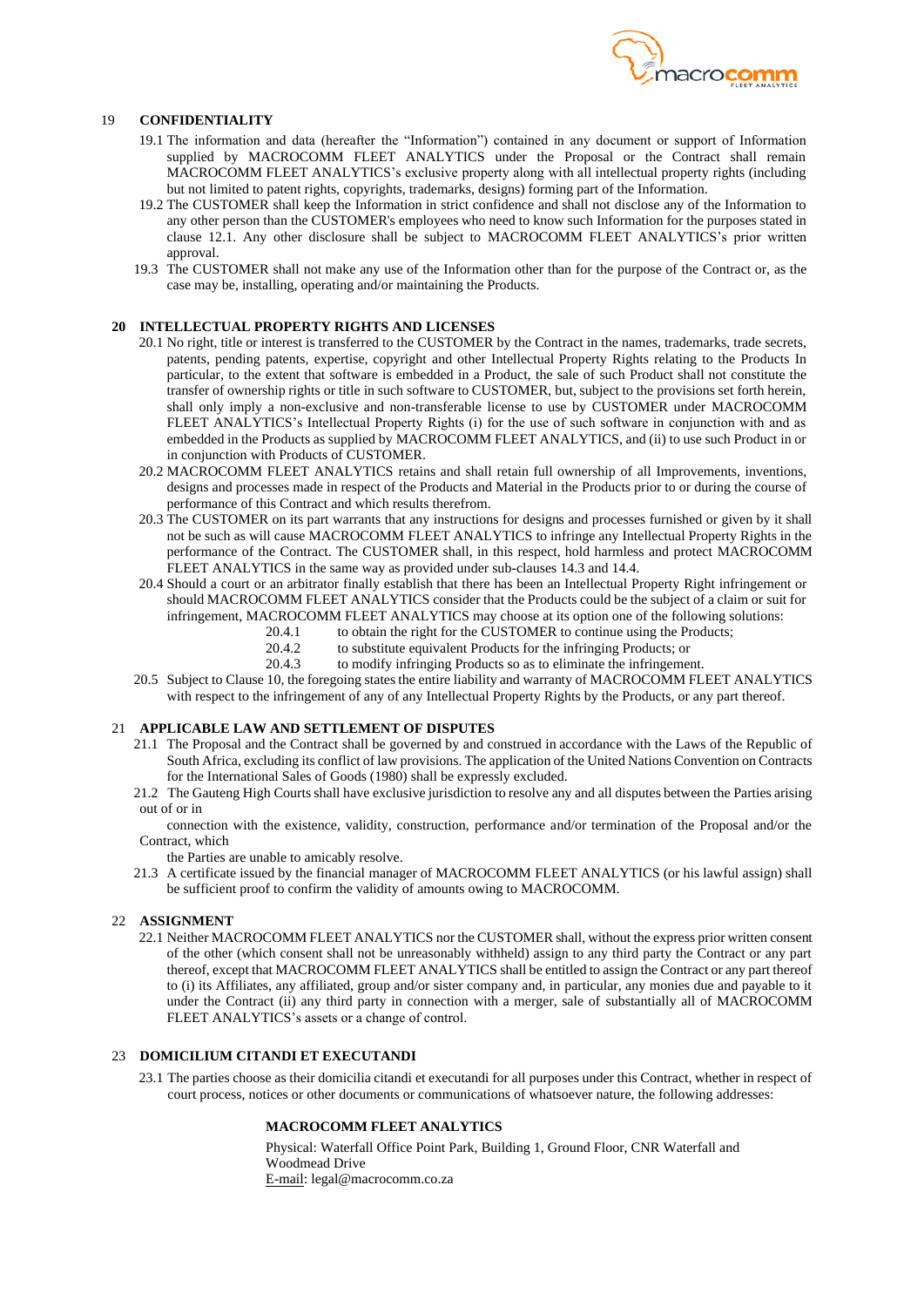

#### Attention: Legal Department

### **CUSTOMER**

At the addresses as set out in the Application Form

Any notice or communication required or permitted to be given in terms of this agreement shall be valid and effective only if in writing but it shall be competent to give notice by telefax or email.

- 23.2 Any party may by notice to any other party change the physical address chosen as its domicilium citandi et executandi vis-à-vis that party to another physical address or its e-mail address, provided that the change shall become effective vis-à-vis that addressee on the 10th (tenth) business day from the receipt of the notice by the addressee.
- 23.3 Any notice to a party:
	- 23.3.1 sent by prepaid registered post (by airmail if appropriate) in a correctly addressed envelope to it at an address chosen as its domicilium citandi et executandi to which post is delivered shall be deemed to have been received on the 10<sup>th</sup> (tenth) business day after posting (unless the contrary is proved); or
	- 23.3.2 delivered by hand to a responsible person during ordinary business hours at the physical address chosen as its domicilium citandi et executandi shall be deemed to have been received on the day of delivery; or
	- 23.3.3 been received on the date of despatch (unless the contrary is proved).
	- 23.3.4 Notwithstanding anything to the contrary herein contained a written notice or communication actually received by a party shall be an adequate written notice or communication to it notwithstanding that it was not sent to or delivered at its chosen domicilium citandi et executandi.

## 24 **ANTI-BRIBERY AND CORRUPTION**

24.1 CUSTOMER shall not give, offer or promise to give, or authorize the payment or giving directly or indirectly through any other person or firm, of any gift or thing of value to any person for the purpose of inducing or rewarding anyone to take or refrain from taking any action or exercising influence so as to confer improper advantage upon MACROCOMM FLEET ANALYTICS or CUSTOMER with respect to this Contract. This shall apply with respect to:

24.1.1 any employee or official of any government, employee or official of any public international organization, any political

- party or official of such party, or any candidate for political office;
- 24.1.2 any customer, representative or joint venture partner; and
- 24.1.3 any other person, including employees of MACROCOMM FLEET ANALYTICS and CUSTOMER.
- 24.2 CUSTOMER shall provide documents and information to MACROCOMM FLEET ANALYTICS, upon reasonable request, confirming CUSTOMER's compliance with this Contract, and shall allow MACROCOMM FLEET ANALYTICS (or its representatives) to review at any time CUSTOMER's books and records with respect to the Products and Services.
- 24.3 If CUSTOMER violates any of this clause 18, MACROCOMM FLEET ANALYTICS shall have the option to terminate this Contract, notwithstanding any other provision of the Contract to the contrary. Moreover, CUSTOMER shall forfeit any commissions owed to it (if any) by MACROCOMM FLEET ANALYTICS upon an admission or finding that CUSTOMER has failed to comply with any of the terms of this Clause 18.

## **25 PROTECTION OF PERSONAL INFORMATION - "POPIA"**

- 25.1 The parties (in this clause, any reference to the parties or either of them includes its Affiliates and inter-related companies, as defined in terms of the Companies Act, 2008) will comply at all times with the Protection of Personal Information Act, No. 4 of 2013 ("POPIA") as and when it becomes effective. In addition, the Parties will take all reasonable steps to ensure their customers and sub-contractors comply with POPIA, where the Customers or subcontractors are processing Personal Information, as defined in POPIA, in terms of this Contract.
- 25.2 Personal Information bears the meaning accorded to it in POPIA.<br>25.2.1 The Parties specifically acknowledge that POPIA will be
	- 25.2.1 The Parties specifically acknowledge that POPIA will be incorporated in their business model, systems and operating procedures.
	- 25.2.2 If Personal Information of the disclosing party, its employees or its customers is supplied or disclosed to the receiving party, then the receiving Party will:
	- 25.2.3 ensure that such Personal Information is only used for purposes authorized by the disclosing party and in terms of this Contract; notify the disclosing party of any request it receives from third parties for access to or changes to the Personal Information
	- 25.2.4 other than as contemplated by this Contract, not transfer the Personal Information in any manner to any third party not authorized in writing by the disclosing party;
	- 25.2.5 only hold and process the Personal Information after having taken appropriate and all reasonable technical and organizational data security measures to guard against unauthorized or unlawful processing of the Personal Information and will guard against accidental loss, unauthorized access, unauthorized processing and destruction of or damage to such Personal Information in accordance with the data security measures as required by POPIA;

 provide a level of security appropriate to the harm that might result from any unauthorized or unlawful processing or accidental loss, destruction or damage to the Personal Information and also to the nature of the Personal Information being protected and in the event of breach, notify the disclosing party within 1 (one) business day of identifying the breach;